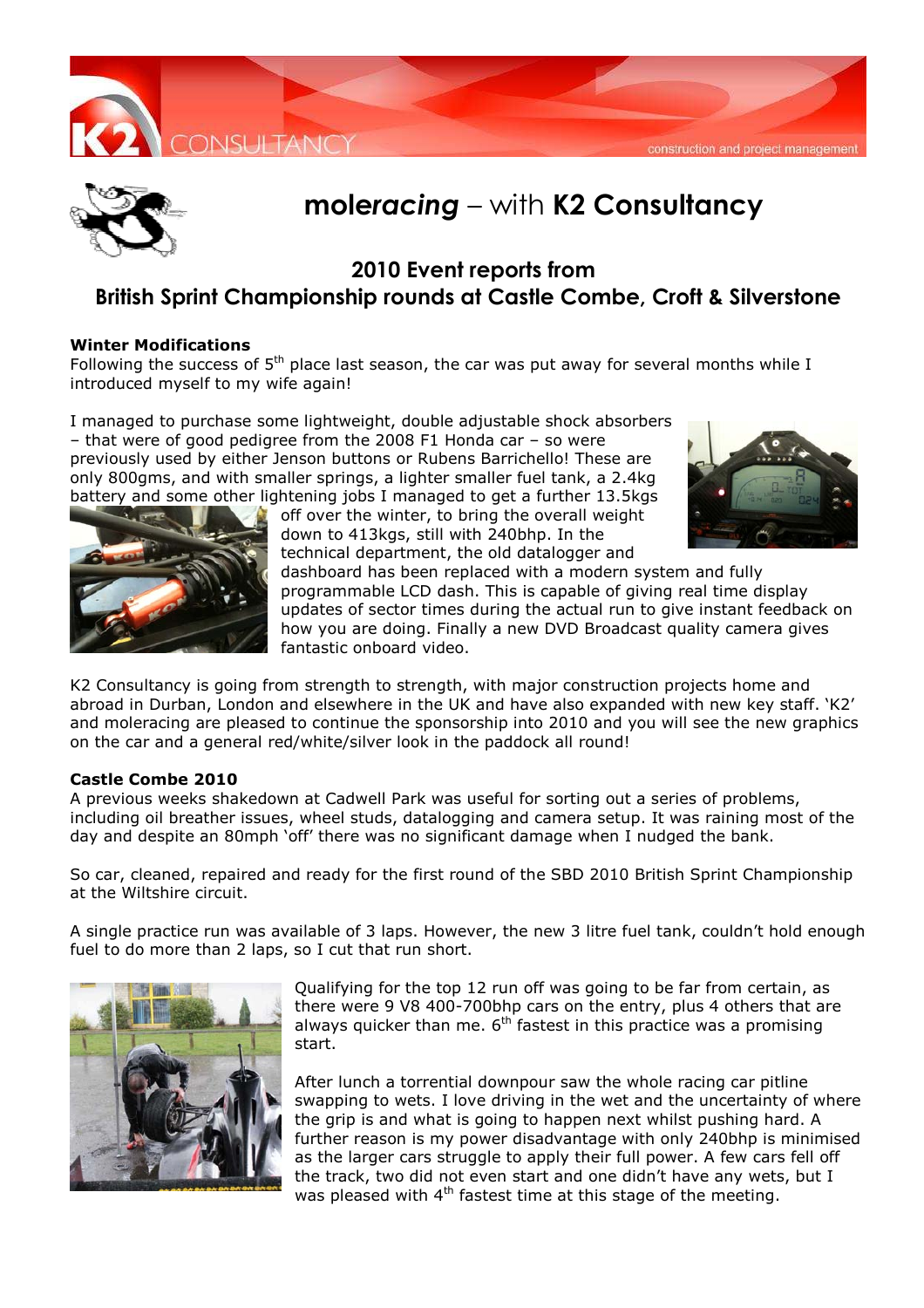However the strong wind and sun soon forced a switch back to slicks and the full team was called into action again as we swapped back, to a brand new set of slicks, seen here with K2 managing director, John Setra in a formal sponsorship handover – Thanks K2!



My pb time at this circuit is 129.33seconds, so a 133 in the damp was acceptable, but importantly enough to qualify for the top12 runoff in  $8<sup>th</sup>$ position.

Graham Porrett took an ambitious amount of speed into Quarry – approaching around 150mph and lost it in the gravel trap and wall. This unfortunately put him and shared driver Terry Holmes out of the running. Mark Smith in the 2 litre Reynard had battery problems on both runs and failed to post a time. The run off was won by Stewart Robb who reset the course record in 113.03, from last years Championship winner in second place, Nick Algar 2 seconds behind.

I was very satisfied with a pb time of 128.11 and a 5<sup>th</sup> place, a good start to the season.

### **Croft, Yorkshire**

The traditional Easter Monday meeting delivered its traditional weather with a 4°C start to the day. Rain threatened, which we tracked on the laptop to try to predict the incoming showers, but held off in the end and slicks were the order of the day.

58 cars in total, 6 in my 2 litre class, and 9 in the 'big capacity' class. All went technically well, and I was excellently run by the team crew of Chris & John, and later on with help from Andy. A new wheel stud had a loose moment, but this

was spotted by the team and we worked an engineering solution out to get to the end of the day. A new 2 litre car joined us, Colin having purchased a state of the art Dallara with an engine running on methanol giving I would estimate well over 300bhp. I qualified, but the cold weather took the edge of the times and no one broke any significant class record times.  $4<sup>th</sup>$  in class and qualification to the top12 run off was all I could manage.

Another Beeston local, Gary Thomas was pleased to make his first top12 and pushed me hard all day and ended  $11^{\text{th}}$ .

I was disappointed to 'only' end up  $9<sup>th</sup>$  in the final run off, as I made a few mistakes when it counted and ended up with a time just under a second off my best set in the sunshine of last year. Stlll, moving on there is always the next event to look forward to!

#### **Silverstone**

Inside the main grand prix circuit there is a smaller circuit called Stowe. In the last 9 months this has been transformed into a fantastic venue, with reprofiled corners, new sections, chicanes and bends.

I arrived the night before and offloaded to the new pitlane garages. The recent Iceland volcano had two consequences for this event. Firstly the superb sunset over the start finish straight and secondly, poor Nick Algar, last years champion was stuck in Spain and eventually had to hire a car to drive back, but too late for the event. As



Nick was bound to push me down a place, there might be an extra point for grabs!